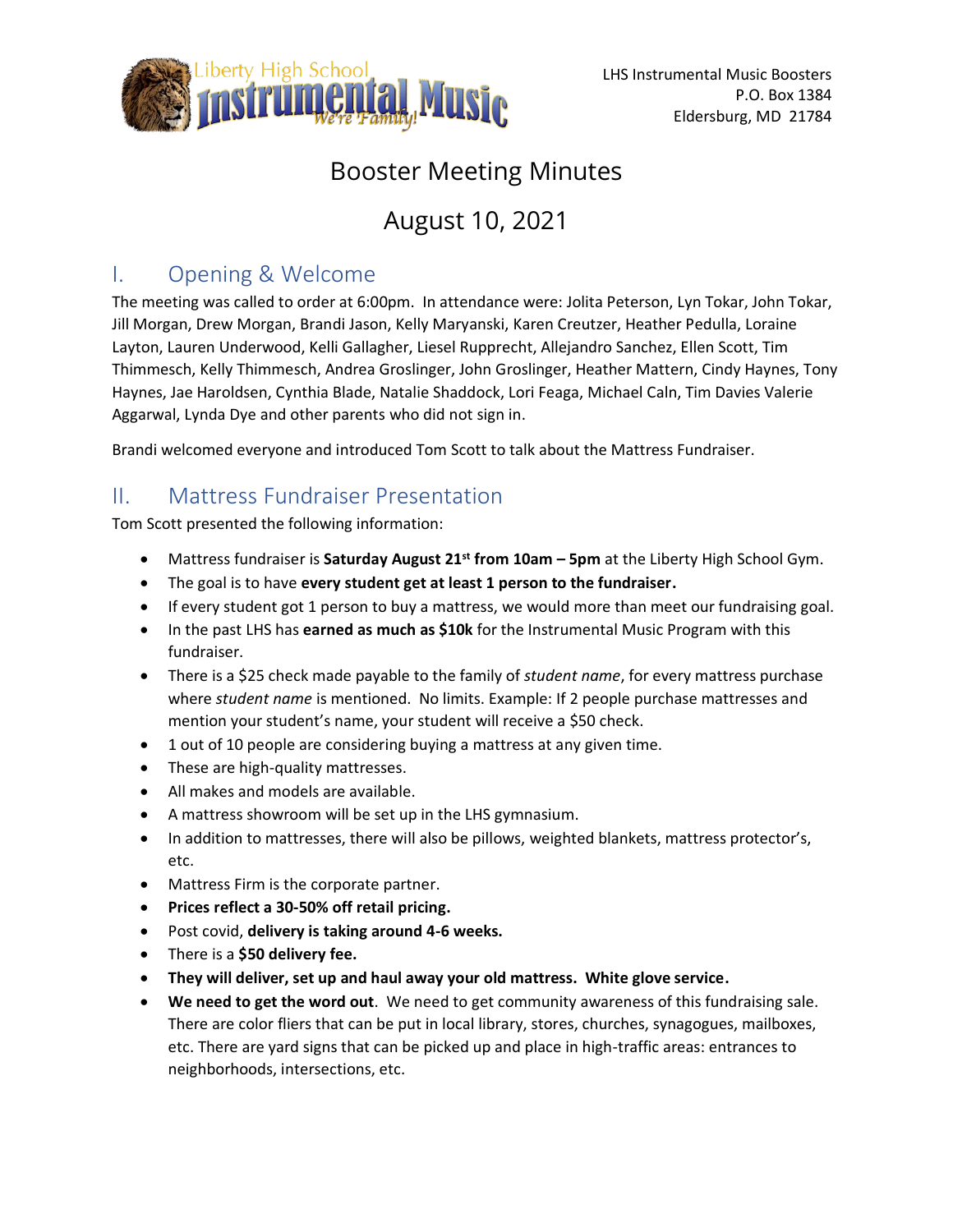

# III. Address Marching Band Parents

#### A. Board Introductions (Jolita)

Jolita introduced the Instrumental Music Booster Board Members:

President: Jolita Peterson (lhsimbpresident@gmail.com)

Vice President: John Tokar (lhsimbvicepresident@gmail.com)

Secretary: Lyn Tokar (lhsimbsecretary@gmail.com)

Treasurer: Jill & Drew Morgan (LHSIMBTreasurer@gmail.com)

Communications: Karen Creutzer (lhsimbcommunications@gmail.com)

Volunteer Coordinator: Heather Pedulla (lhsimbvolunteer02@gmail.com)

## B. Role of Parents in Marching Band season (Jolita)

By a show of hands there were a good number of  $1<sup>st</sup>$  time Marching Band parents in attendance. Jolita explained that Marching band is a **sport**, and it needs **cheerleaders** and **supporters**, just like any other sport. That is where Marching Band parents come in. It takes a village to have a successful music program and we will need the help of many.

## C. Role of Boosters (John)

John Tokar gave a brief overview of the role of the Boosters.

- First and foremost, any parent with a child in any of the instrumental music programs is a member of the Instrumental Music Boosters.
- The IMP website is: www.lhsimp.com
- The IMP Boosters support all the Instrumental Music Programs including symphonic band, concert band, wind ensemble, jazz band, orchestra, marching band, and color guard
- The Booster's provide Ms. Jason with resources to run these programs at the high level we've come to expect.
- These resources come in two types: volunteering and fundraising.

## D. Overview of Volunteer roles/signups (Heather)

Heather provided an overview of the many Volunteer roles and opportunities that are available. There was a handout and there also will be opportunities to signup at the August tailgate and preview show. The Volunteer roles is also attached for your convenience.

- Heather emphasized that **No Experience is needed** for any of these positions. However, some may need CCPS Volunteer registration/training.
- The Booster's need many volunteers to help with events, fundraising activities, chaperoning, cleaning Marching Band pants after competitions, etc.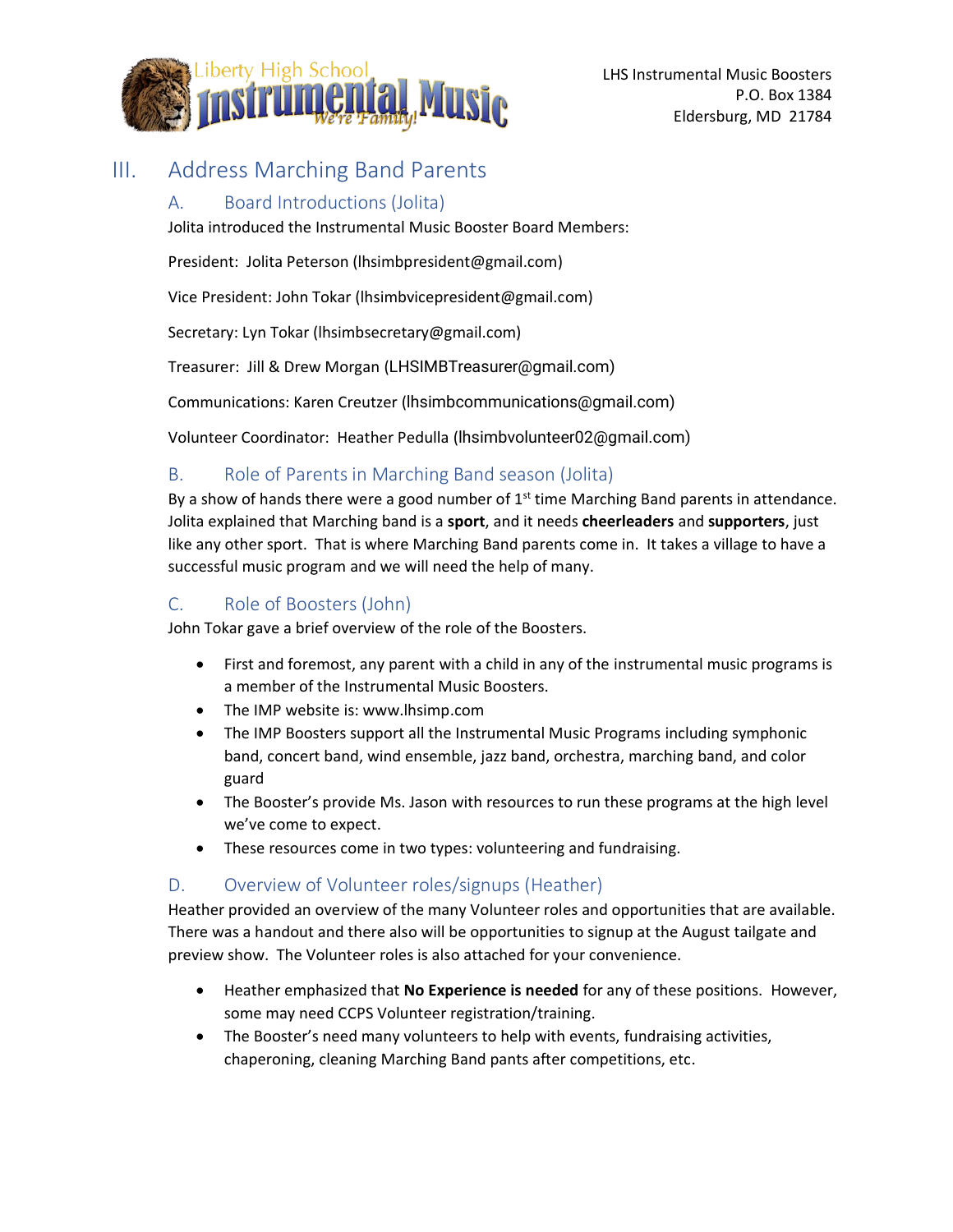

• The Booster's need many volunteers to help with various fundraising activities throughout the year. Some examples: Car washes, Fall & Spring Craft Fairs, Restaurant nights, Pie Sales, Claire's Gourmet, Gertrude Hawk, and Holiday Grams.

# E. Importance of fundraisers for MB Expenses & Shop with Scrip Info

## (Jill/Drew)

Jill and Drew gave some examples of the expenses the Boosters help cover:

- Transportation fees we need to have 3 school buses and 2 Penske trucks and CDL drivers to transport the Marching Band and Props to/from competitions. This costs about \$20k per year.
- The cost of the Marching Drill is about \$4k per year.
- The Boosters help fund instrument repair, instrument purchase (if needed), and Master musicians.

Drew than talked about the ShopWithScrip program:

- Buy gift cards from your favorite brands to use for your daily purchases. Over 750 top brands to shop. You get the full-face value of the gift card, and the Boosters will in turn get a percentage when the gift card is purchased.
- Last year only 4 families used ShopWithScrip and the Booster's earned about \$1k. Think about the potential earnings if all Booster members used ShopWithScrip.
- Look for more information in the next IMB Parent Newsletter.

## F. Overview of Fundraiser Coordinator roles/signups (Jolita or Jill/Drew)

This year we are looking to have specific Coordinators for all the many fundraising activities. See the attached handout on Volunteer descriptions for more information.

- **Fundraising Chair:** This chairperson will work with Booster Treasurer and rest of Boosters to coordinate and promote fundraiser events.
- **Baugher's Pie Sales**: The coordinator will be the point of contact with Baugher's and parents and manage the pie orders.
- **Claire's Gourmet (Fall), Coffee sales (December), Gertrude Hawk (Easter) - 1 coordinator for each:** The coordinators will be the point of contact with vendor and parents.
- **Restaurant Nights (periodic):** This coordinator will be point of contact with existing restaurant nights and set up additional restaurant nights.
- **Holiday Grams (December & Valentines):** The coordinators will monitor/purchase inventory, coordinate in-school sales, coordinate assembly if needed, coordinate delivery.
- **Car Washes (summer 2022):** The coordinator will set up dates with Denny's (typically 3 – June, July & August).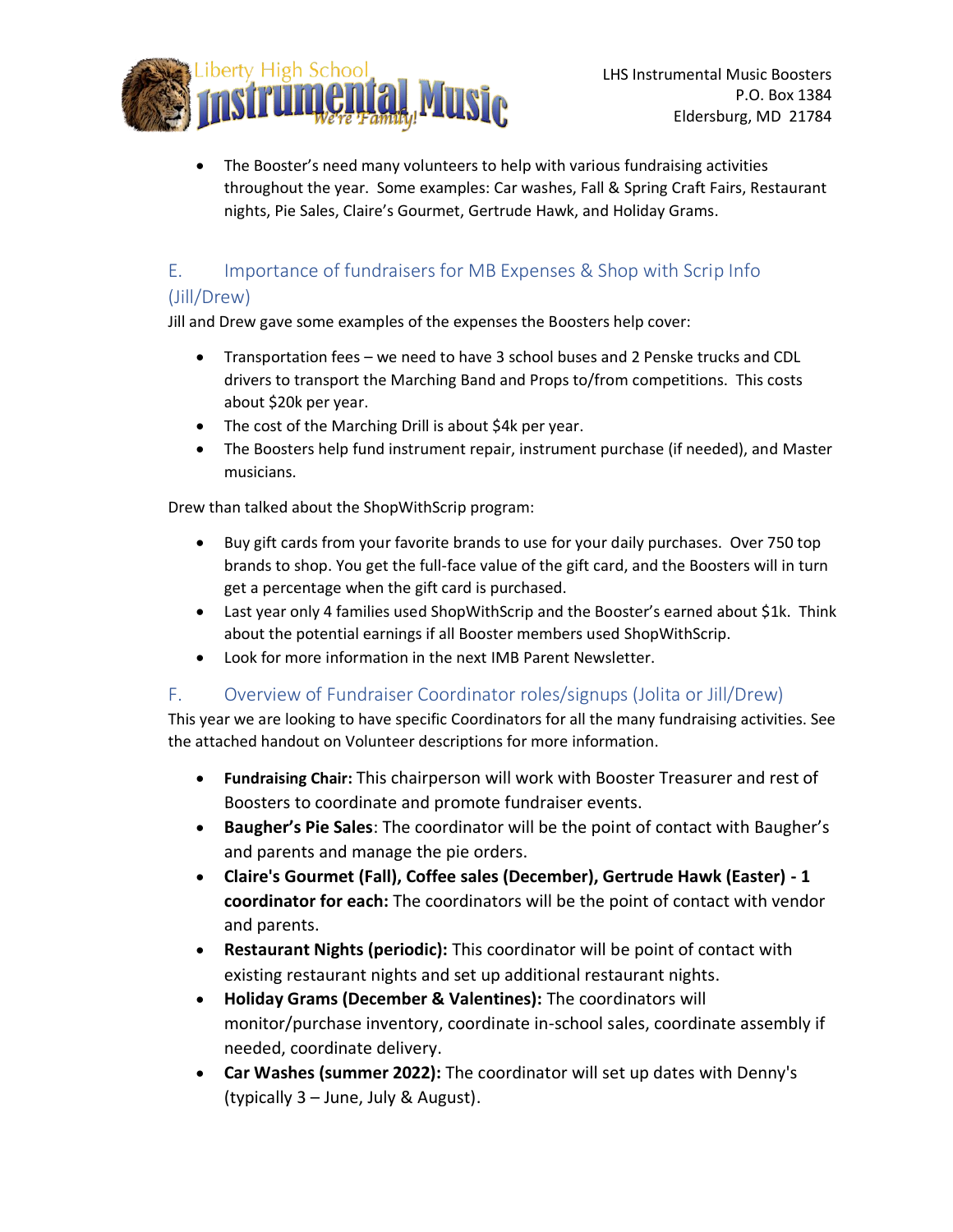

## G. Extravaganza Details (Cynthia Blade)

Cynthia spoke about the Extravaganza.

- Extravaganza is the marching band competition held at LHS. This year it will be on 9/18/2021.
- There is a lot of work that needs to be done to host this event. There will be lots of opportunities to volunteer and help in preparing for the event as well as the day of.
- Refer to the Extravaganza section of the Volunteer descriptions attached.
- Cynthia needs a volunteer to shadow her in the Extravaganza Lead role this year so that they can take over next year. Cynthia has everything documented and mapped out as to what needs to be done.

#### H. Spirit Wear (Denise Facto)

There is an Instrumental Music Program Spirit Wear Store: <https://www.bigdippergraphics.com/group-stores/lhsmusic.html>

We are going to try and have some Spirit wear (T-shirts and Hoodies) at some of our events. A more extensive spirit wear inventory can be found at the LHS IMP Spirit wear store.

#### I. Director's Update and Tailgate Party/Preview Show Info

Brandi Jason provided an update on several items:

- Brandi stressed that even though we were focused on Marching Band and the Mattress fundraiser, the Booster's DO NOT earmark funds for a specific group. The funds raised by the Booster's support the Instrumental Music Program in its entirety.
- Please be aware that this year all the concert ensembles will be wearing Concert Attire for performances (i.e., Gown and Tuxedo). Stay tuned for more information.
- Claire's Gourmet fundraiser information will be coming out soon.
- Liberty stayed as a Group 3 for Tournament of Bands (TOB) competitions. Most all other groups in the TOB circuit went down a level (ex: Alleghany went to a Group 1, Musselman went from a Group 4 to a Group 3). As a result, our competition this year will be different.
- TOB may run the competitions a bit different this year (due to missing last year and COVID). Some of the smaller shows may have bands run through their shows as practice with judge feed back and then go back for actual performance. Some of the larger shows may only allow 1 band and associated viewers in the stadium at a time and now award presentation – they would be shipped later. We will have to wait and see.
- The tailgate party and preview show will be Friday 8/27 at 5pm.
	- o Kids stay at band camp.
	- o Your child will come and eat with you at 5pm.
	- $\circ$  No one should eat alone. Kids should eat with a friend's family or staff if their family can't be there or will be late.
	- o Everyone should bring a dessert to share. Need to be cognizant of COVID-19 etiquette: Single servings?